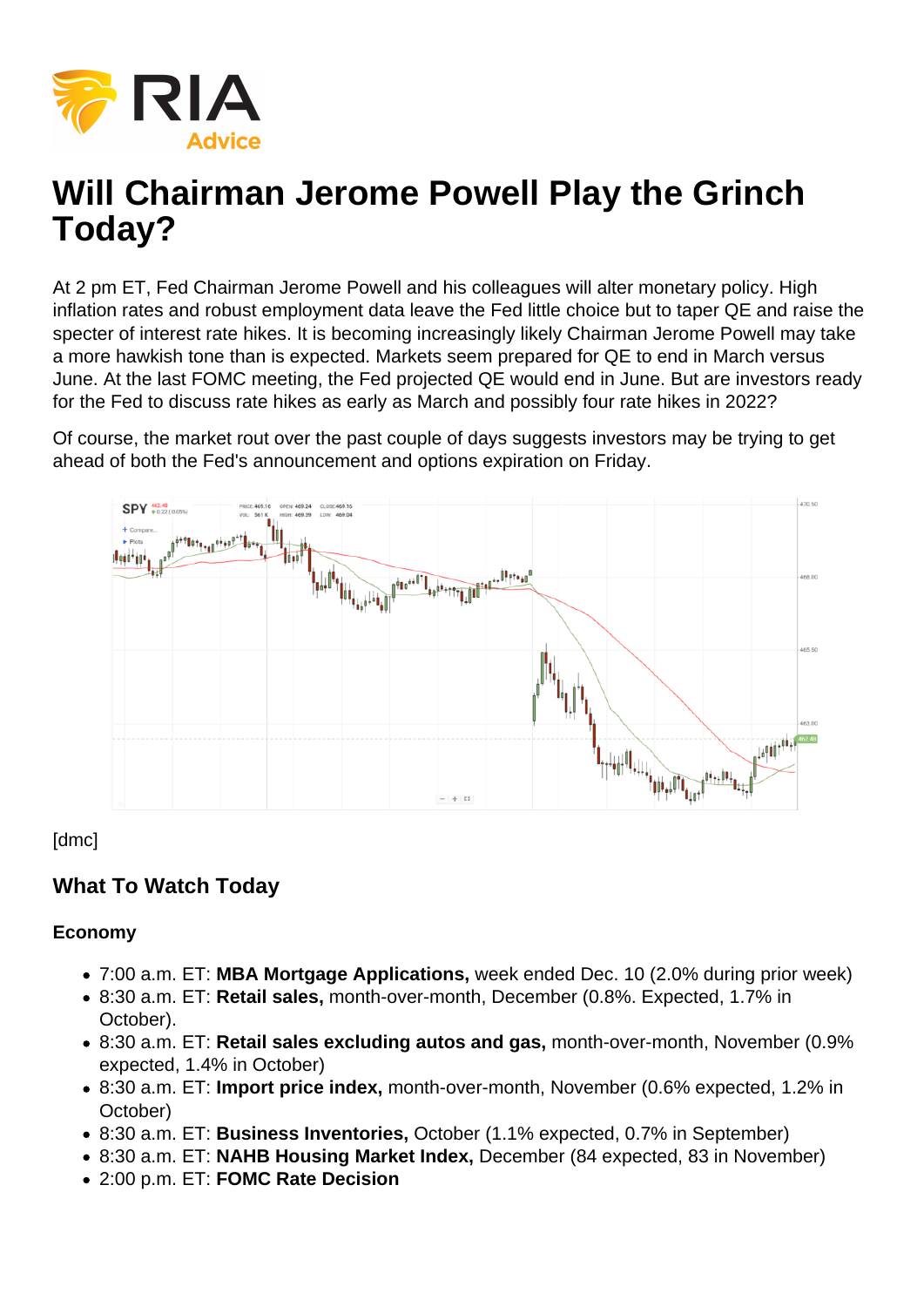### Earnings

4:30 p.m. ET:?Lennar ( [LEN](https://finance.yahoo.com/quote/LEN?p=LEN&.tsrc=fin-srch))?to report adjusted earnings of \$4.16 on revenue of \$8.51 billion

### The Santa Rally Should Start Now

The graph below, courtesy of the Market Ear, shows that markets are entering the sweet spot for an end-of-year rally. Since 1985, on average, all three major indexes have ended the year with nice rallies. This year, however, Santa may come a little later. Today's FOMC meeting and Friday's option expiration may cause investors jitters, delaying or possibly postponing Santa's arrival. Will Chairman Jerome Powell be the Grinch that steals the Christmas Rally?

# PPI Leading CPI

Yesterday morning's PPI report showed further inflationary pressures lie ahead. PPI rose 9.6%, above expectations for 9.2%, and a full percent above last month's reading. As the Bloomberg graph below shows, PPI is growing faster than CPI. If corporations want to keep profit margins at current levels, they will need to boost prices to consumers. As prices are raised will consumers demand higher wages? This is the slippery slope the economy potentially faces. In economic terms, it's called a wage-price spiral.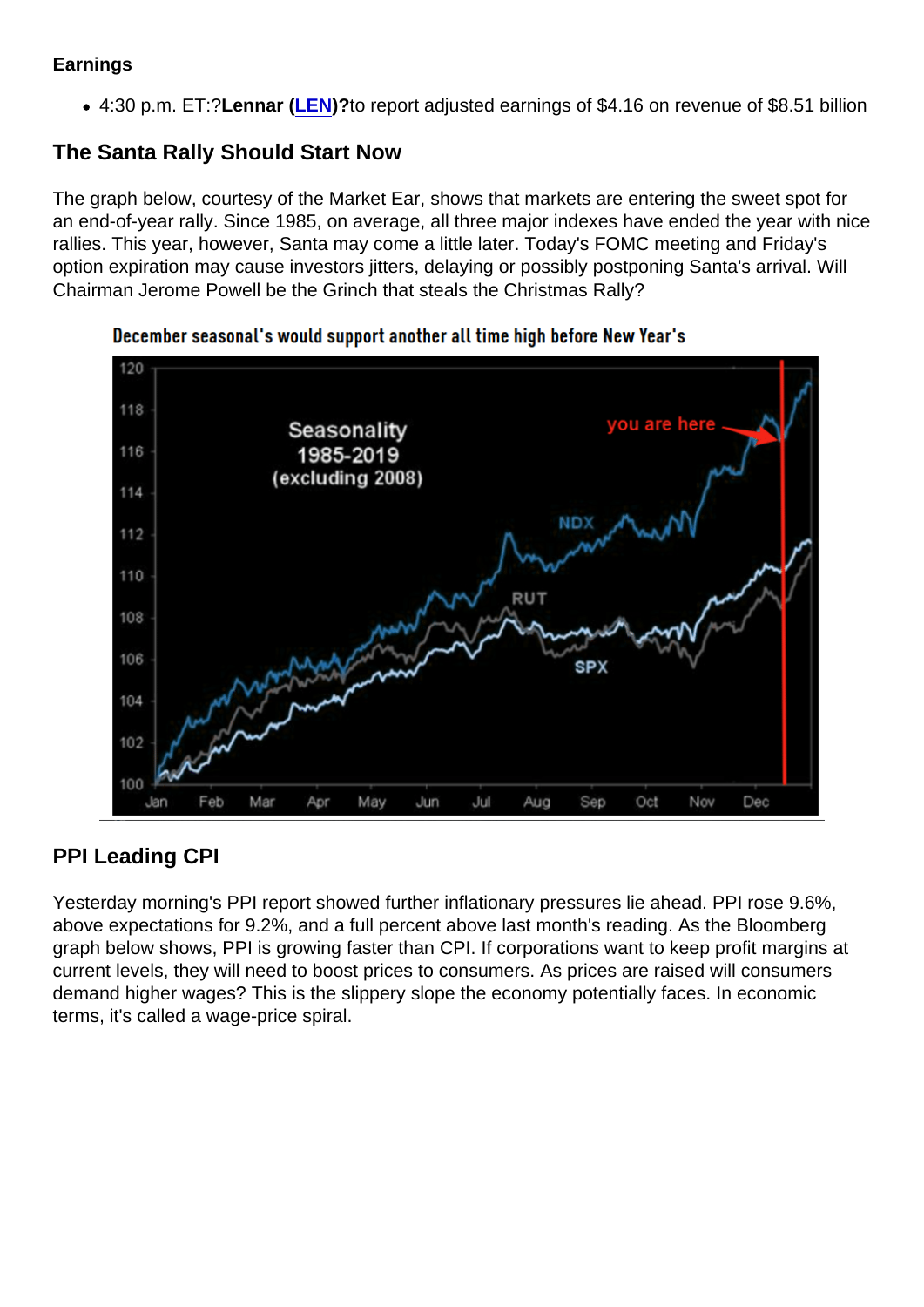[As noted previously](https://realinvestmentadvice.com/did-the-fed-just-set-the-stock-market-up-for-a-crash-11-05-21/) :

"Currently, with PPI at the highest spread to CPI in history, it suggests producers can?t pass on costs to customers. Such equates to weaker profit margins and earnings in the future. However, if they elect to pass those costs onto consumers, such will raise living costs well above wages."

#### Breadth Remains Miserable On The Nasdaq

We have discussed the weak breadth of this rally several times previously, however, this chart from @themarketear shows the negative divergence in the Nasdaq quite clearly.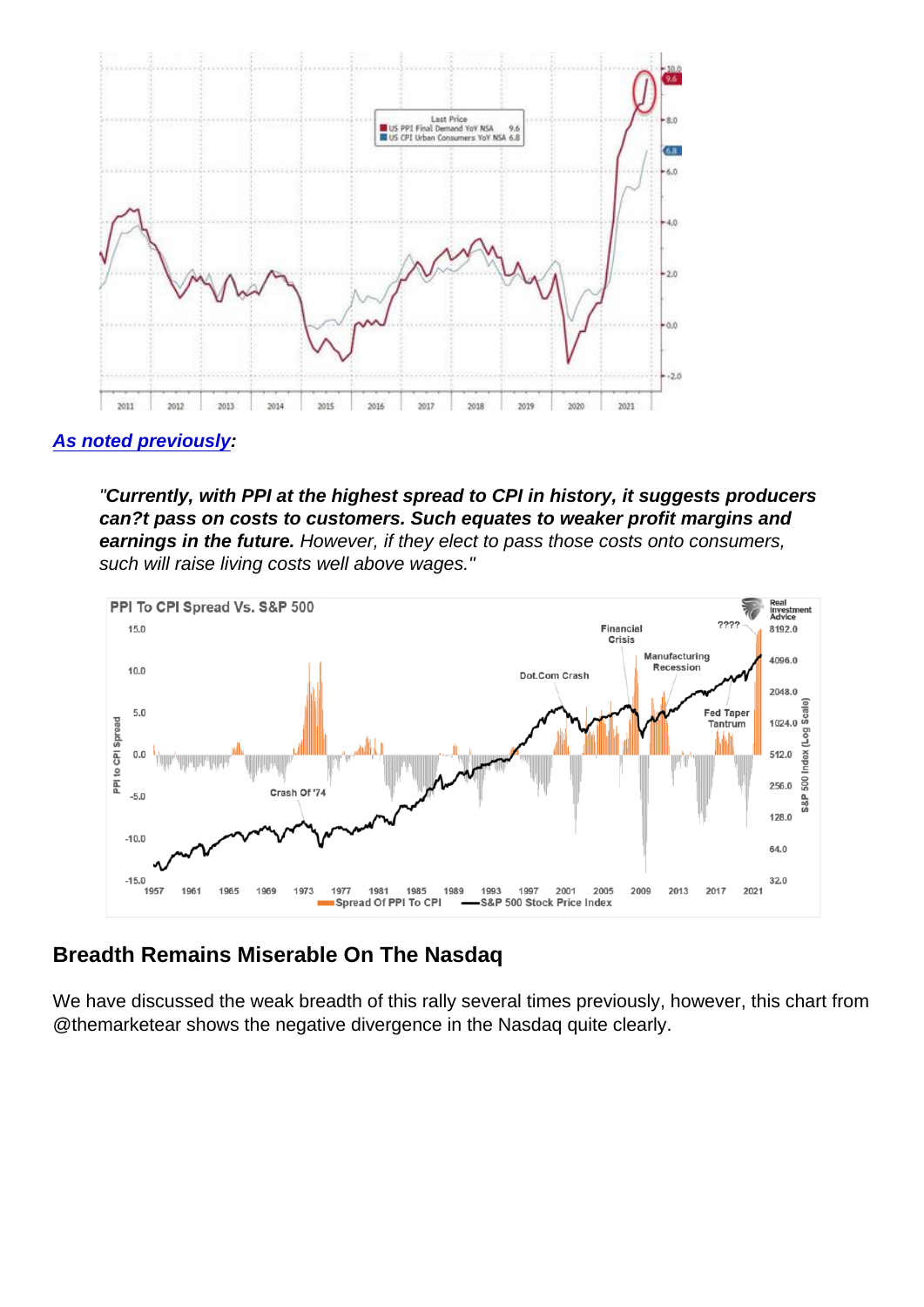Of course, this is a function of the money hiding in the mega-cap names this year, a point discussed yesterday in ["Wipe Out."](https://realinvestmentadvice.com/wipe-out-below-the-calm-surface-of-the-bull-market/) Importantly, you can see the divergence between FAMG and Goldman Sachs's basket of non-profitable technology stocks.

While the market may currently be near all-time highs, below the surface there is a bear market in progress.

# More Warnings From Ex Fed Officials

Ex-Minneapolis Fed President Narayana Kocherlakota joins Ex-New York Fed President Bill Dudley in imploring the Fed to act aggressively against inflation. Per his [Bloomberg Editorial:](https://www.bloomberg.com/opinion/articles/2021-12-14/the-federal-reserve-faces-a-troubling-1965-inflation-parallel) "If officials don't announce a much more aggressive path of interest-rate increases than I expect they will, their passivity will risk a repeat of the Great Inflation of the 1970s." He likens the situation to